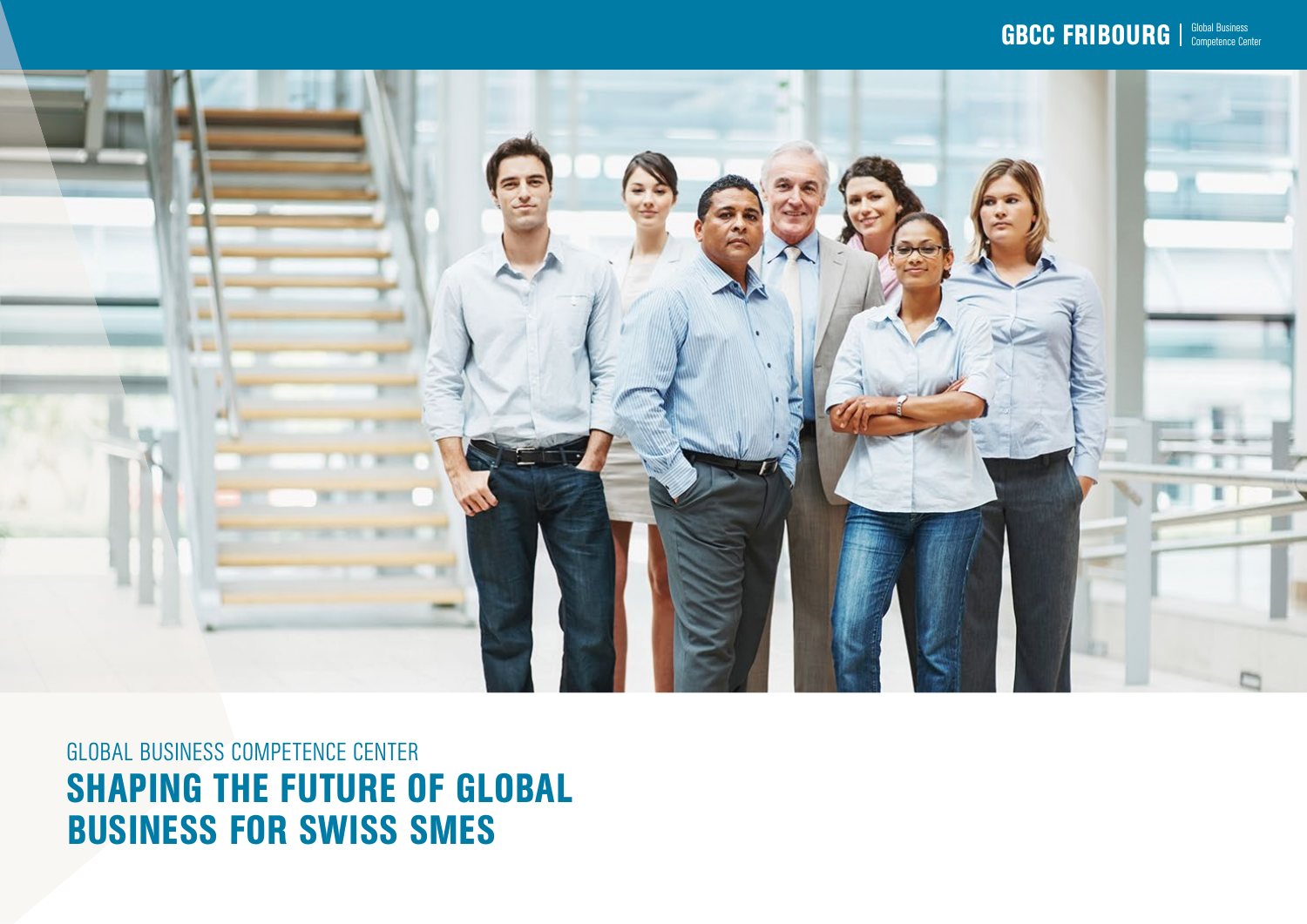

THE ECONOMIC SHIFT TO EMERGING MARKETS

To thrive in the 21<sup>st</sup> century, businesses must be able to compete in a global environment. As the economies of industrialized countries continue to founder, emerging markets are performing well and driving overall economic growth. These emerging markets create opportunity for international companies are expanding operations in emerging markets and need business leaders with international expertise who can work effectively across borders and cultural differences.

EMERGING MARKETS ARE PROJECTED TO BE THE MAIN GROWTH ENGINE OF THE GLOBAL ECONOMY OVER THE NEXT DECADE… THE GBCC WILL DEVELOP NEW KNOWLEDGE AND INSIGHTS ABOUT BUSINESS IN EMERGING ECONOMIES THAT WILL PREPARE MANAGERS TO NAVIGATE THE GROWING COMPLEXITIES OF A DYNAMIC GLOBAL ECONOMY.

Strategic priority, GBCC Fribourg Vision 2020

The Global Business Competence Center is the leading Swiss Center for state-of-art applied research for the successful internationalization of SMEs in emerging economies, transforming the way academics, business, industry and the public sector collaborate. Research, development and Innovation are key drivers of the welfare of consumers, the success of firms, and the wealth of nations. The Center creates and

disseminates cutting edge research and training to industry professionals on how business innovation helps firms compete, growth, and succeed in today's global environment. Our internationalization focuses on emerging economies, from South America to Asia.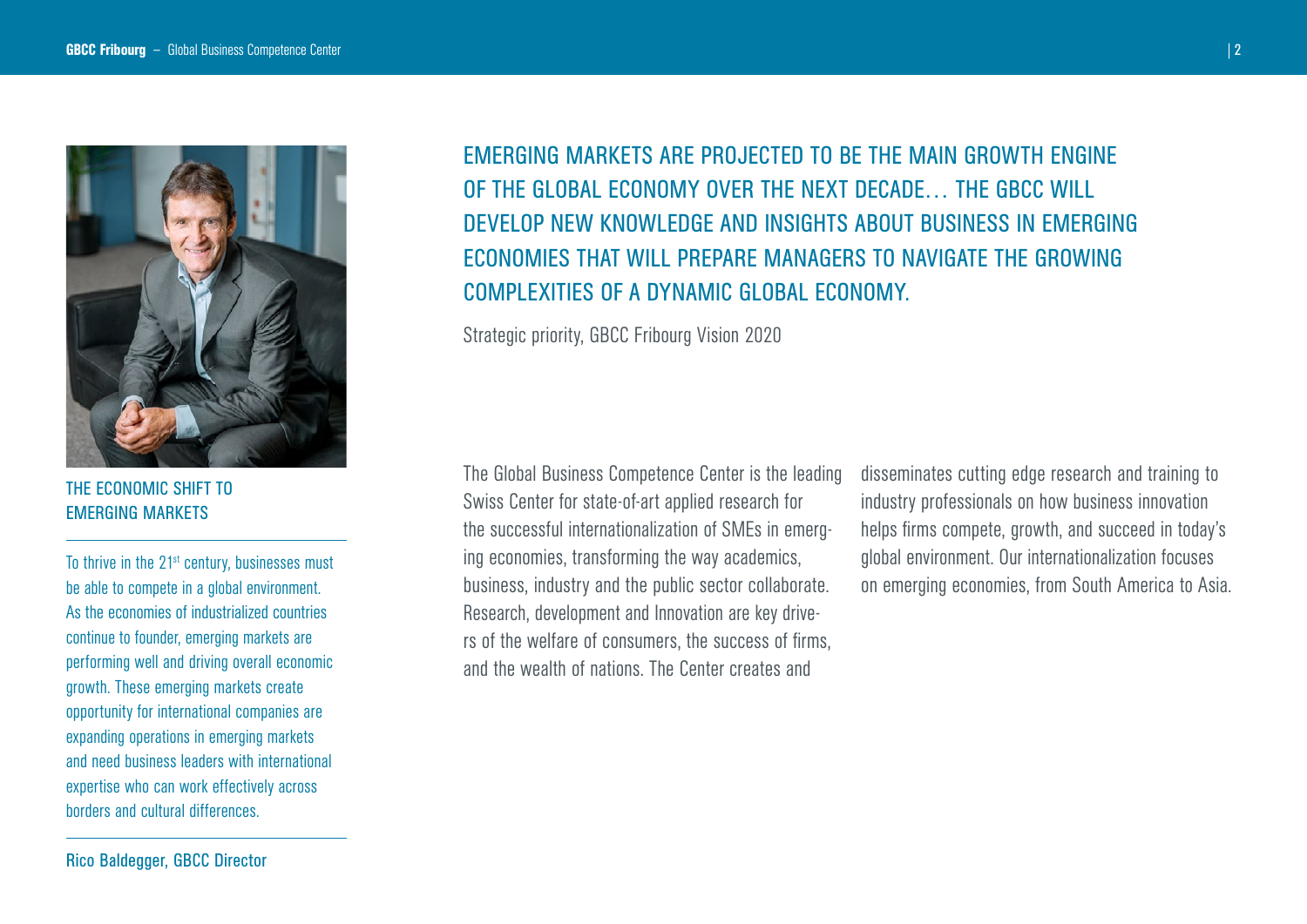### WHAT DISTINGUISHES THIS CENTER



Unlike other business centers and organizations, this Center focuses on identifying within the global value chain factors that can make Swiss SMEs globally innovative and competitive. No other Center is based on such research and development goals aimed at the success and internationalization of SMEs beyond the plain 'import – export' model. We understand Swiss SMEs need to positon themselves strategically by becoming specialized suppliers serving targeted global value chains, while maintaining their competitive strength and uniqueness.

The Center has recruited a stellar Board of Advisors that can advise it on channeling its resources in directions that are most important to its constituents, attracting qualified members, and suggesting ways to maintain and enhance its international impact in the local, regional and countrywide corporate ecosystem.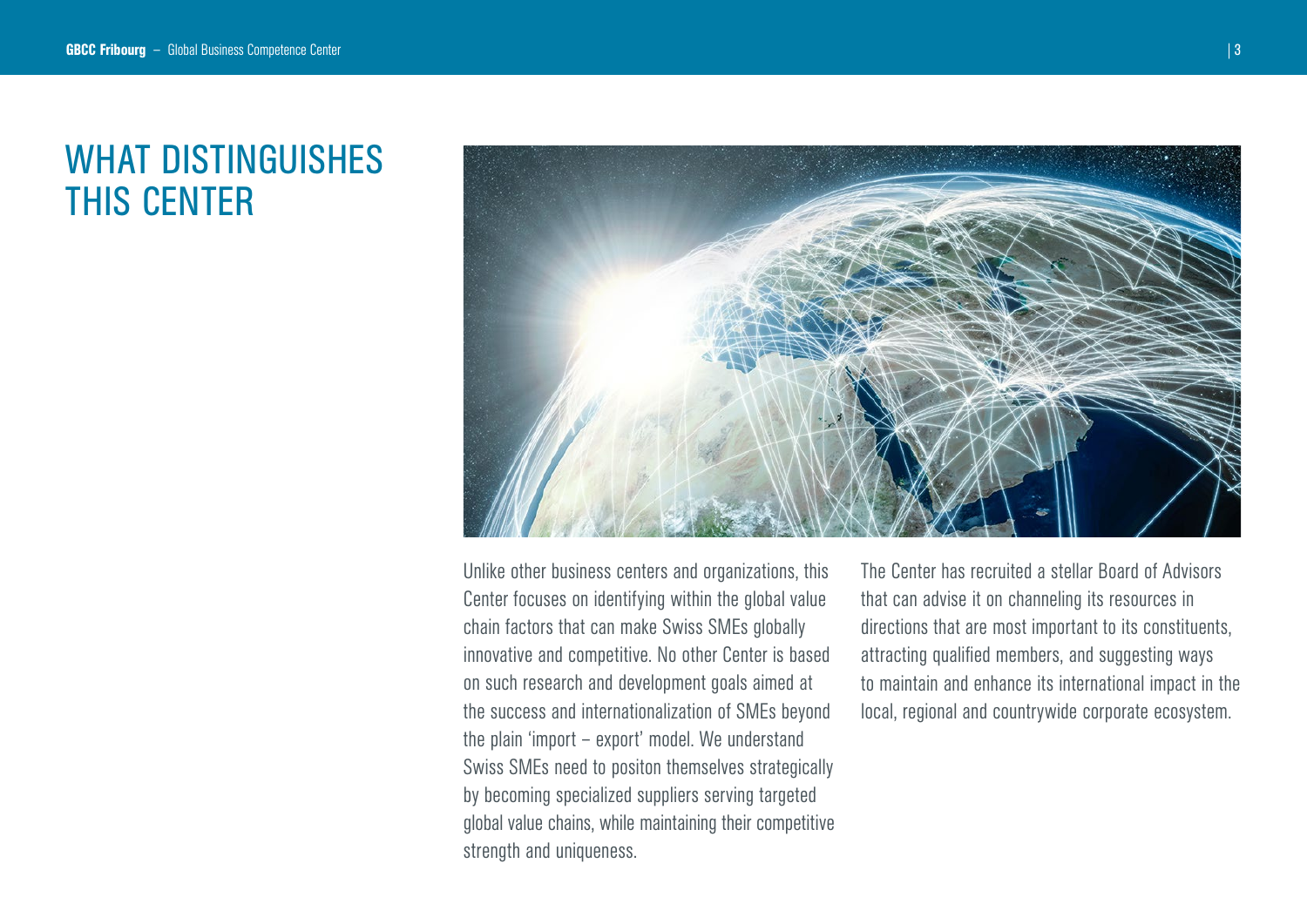### EMERGING ECONOMIES: AN OPPORTUNITY FOR SWISS SMES



Population trends and the GDP growth rates of emerging markets speak for themselves. Emerging market countries are expected to add 1.4 billion people to their middle classes in the next decade and account for more than 60 percent of global GDP growth between 2010 and 2016.

Beyond the growth imperative, businesses have other compelling reasons to participate in emerging markets. For industries where scale is an important cost driver, such as pharmaceuticals or electronic equipment, the volume potential of emerging markets is vital to recovering fixed costs and achieving competitive scale efficiencies. In industries serving global customers, such as financial services or logistics, an emerging market presence is essential to providing full service to those customers, wherever they are. For companies in highly branded industries, such as fast-moving consumer goods, luxury goods or fast food, the growing strength of global media and the

convergence of consumer needs create compelling reasons to establish these brands as early as possible in the minds of the newly emerging middle classes in developing economies.

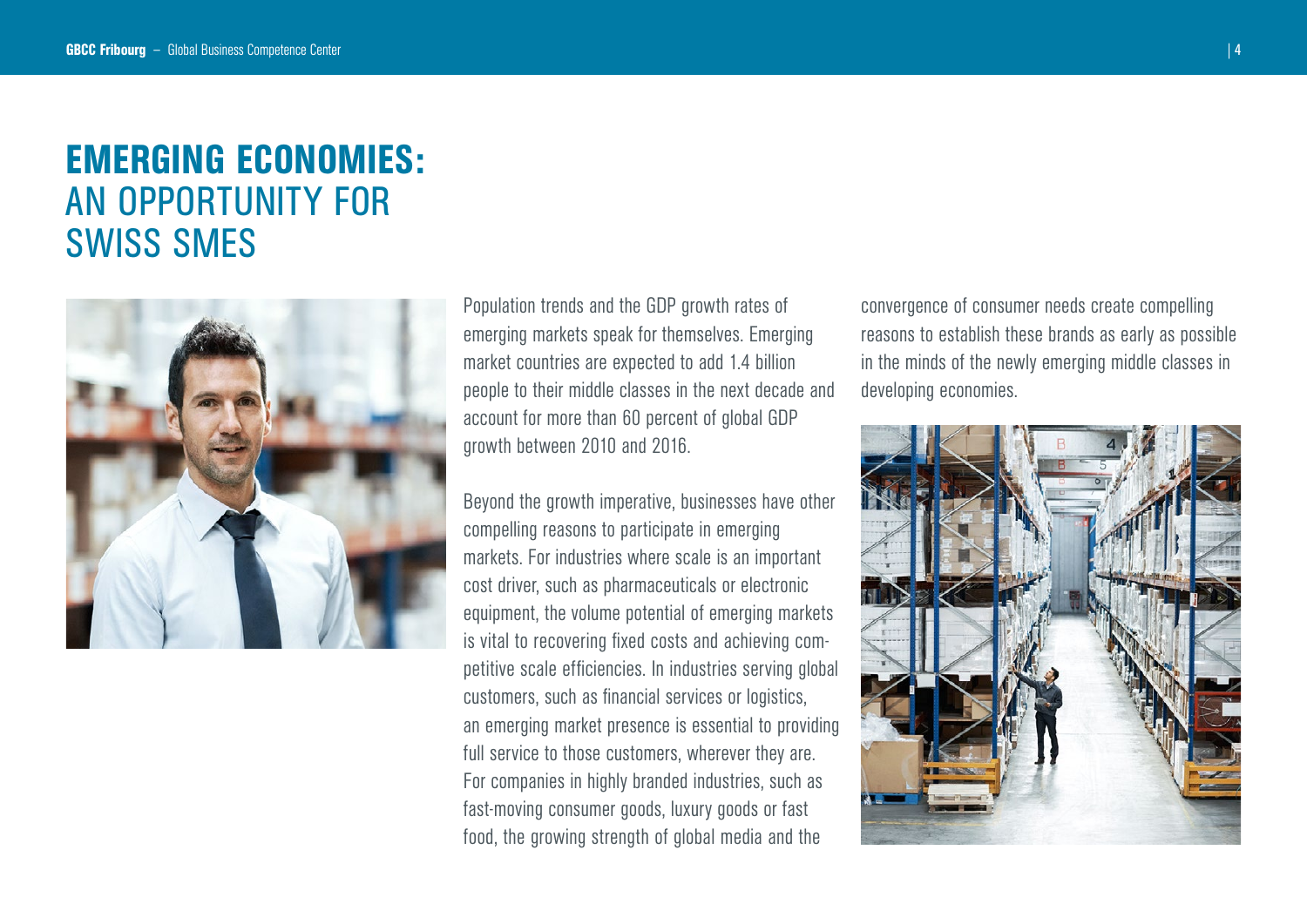## UNCOVERING BUSINESS MODEL INNOVATION

Because emerging markets typically require different approaches, processes and governance policies compared to more developed markets, SMEs usually cannot simply replicate a standard operating model within an emerging market or across multiple ones. Each new market therefore has the potential to add significant amounts of complexity to a SMEs' existing business model.

#### CASE STUDY BRAZIL

Fragrance perfumes are big business in Brazil, which is the No. 1 market for scents in the world. The question is how can Western brands enter such a prosperous market with retail prices sometimes higher than local salaries? The solution passed by innovating their business model and financing the purchase of their customers through several installment payments. Now low-income customers can enjoy expensive western perfumes by spreading its cost over time.

#### CASE STUDY INDIA

In India, most population cannot afford regular shampoo bottles. Instead of leaving out a market of 1 billion people, Procter & Gamble pioneered the single-use sachets of shampoo that are affordable for the poor. This creative distribution innovation has captured the purchasing power of billions of lower income consumers worldwide

#### CASE STUDY SWISS FRENCH WATER

Swiss Fresh Water had a vision to provide clean water to the world at an affordable price through their desalinization machines. But how could local African communities who need this system the most afford a 5000 USD machine? Instead of selling the machine via the traditional export model, the company adopted an innovative business model where they instead rent the use of the machine by charging per water of water purified.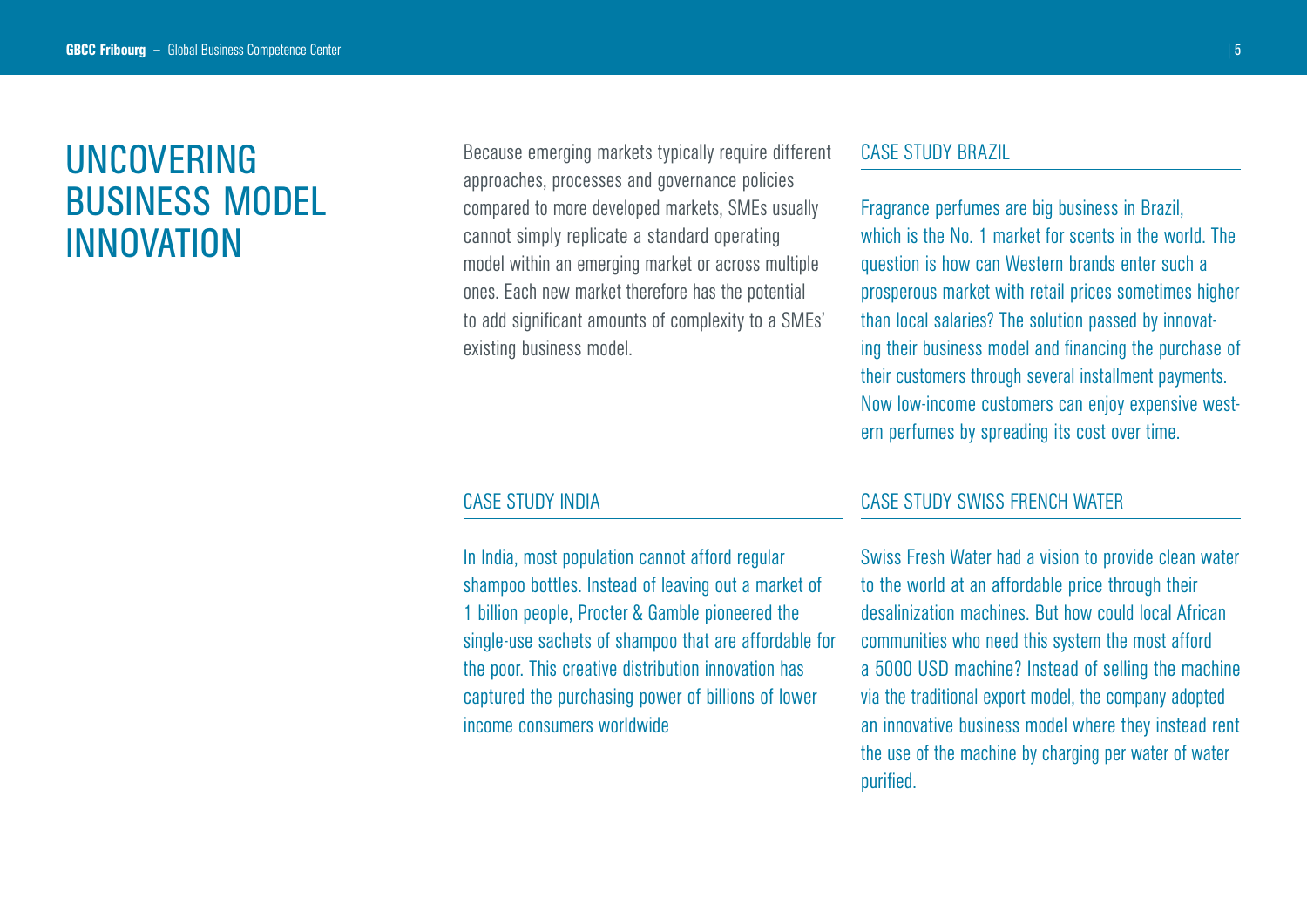## A CREATIVE BUSINESS MODEL APPROACH TO ENTERING NEW MARKETS

Brazil is too big of a market to ignore. It is the fifth-largest country in the world, with a population of approximately 200 million. It has one of the world's most rapidly developing economies and a GDP per head that is greater than either India or China. China's purchasing power has tremendously increased over last few years and India with over 1 billion inhabitants simply cannot be ignored. Africa has tremendous resources and strong developments have been happening at the agriculture level over last few years.

As a result, few companies with global aspirations can afford to ignore emerging markets, and for those companies not yet present, emerging market entry has become a high priority. But simply relying on past approaches used to expand into other developed markets is not sufficient; companies need to define an emerging market entry strategy and operating model that links directly to their long-term corporate strategy and is tailored to handle the different success drivers and unique characteristics of each market. The question then is how can Swiss based companies win in emerging economies where purchasing power is still below par?



We know the traditional export model simply does not work in emerging markets. Thus, we propose to leverage our know-how and expertise through the Swiss Emerging Markets Laboratory (SEM Lab), where we uncover creative solutions for Swiss companies to position themselves competitively in the global value chain.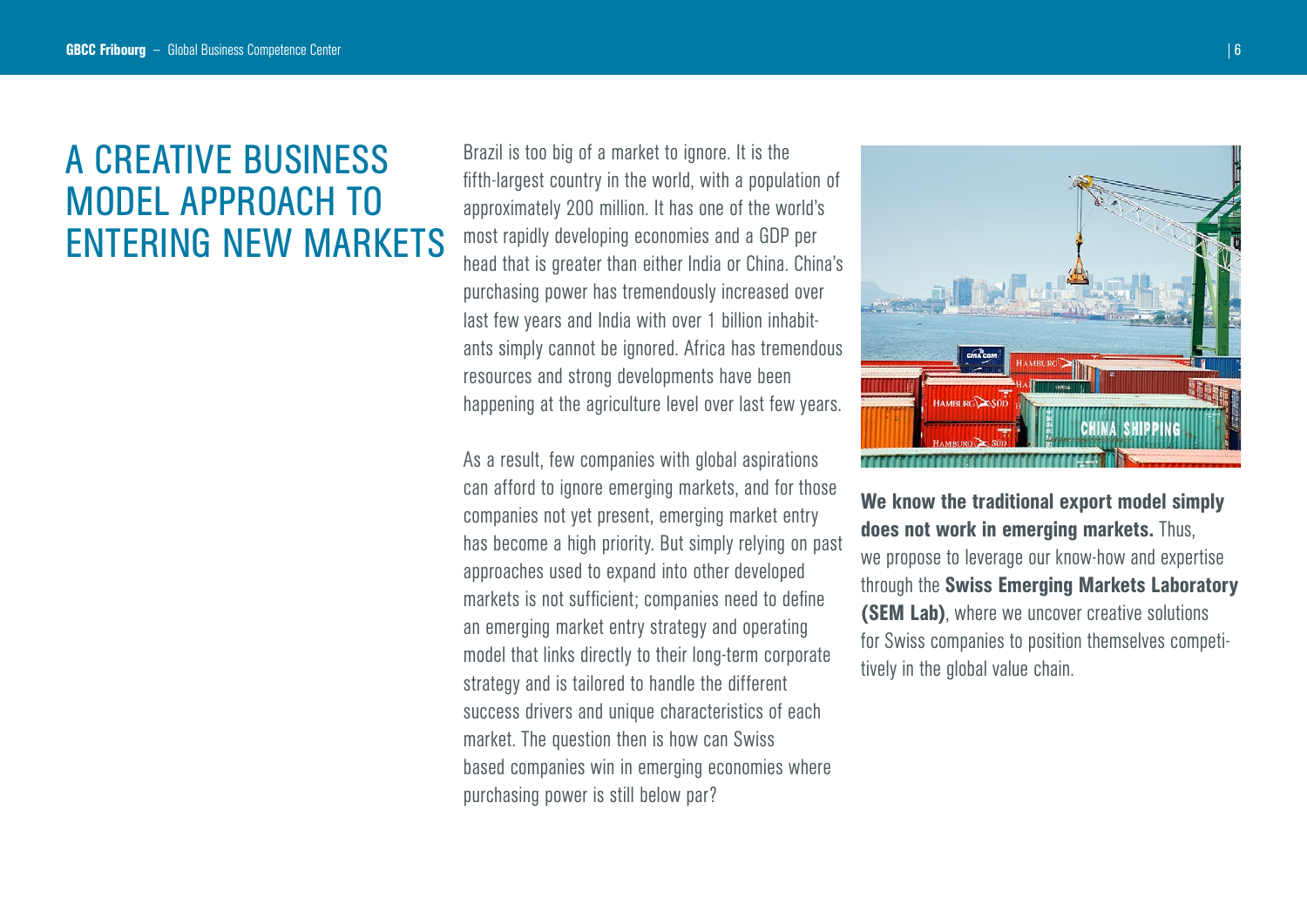## SWISS EMERGING MARKETS (SEM) **LABORATORY**





The Swiss Emerging Markets Laboratory (SEM Lab) is a capstone course at HEG Fribourg that engages a team of four of the best Executive-MBA candidates with SMEs from Switzerland planning to enter or already active in an emerging market. A SEM Lab team spends four weeks working on each project: one week of preparation in Switzerland, two weeks of full-time onsite work with their client and one final week of debrief back in Switzerland. Our goal is straightforward: to strengthen Swiss SMEs competitive position in emerging markets.

Projects are tailored to the business needs of the client organization and provide sophisticated data and market analysis, strategy recommendations and practical, effective plans for sustained growth through value chain integration.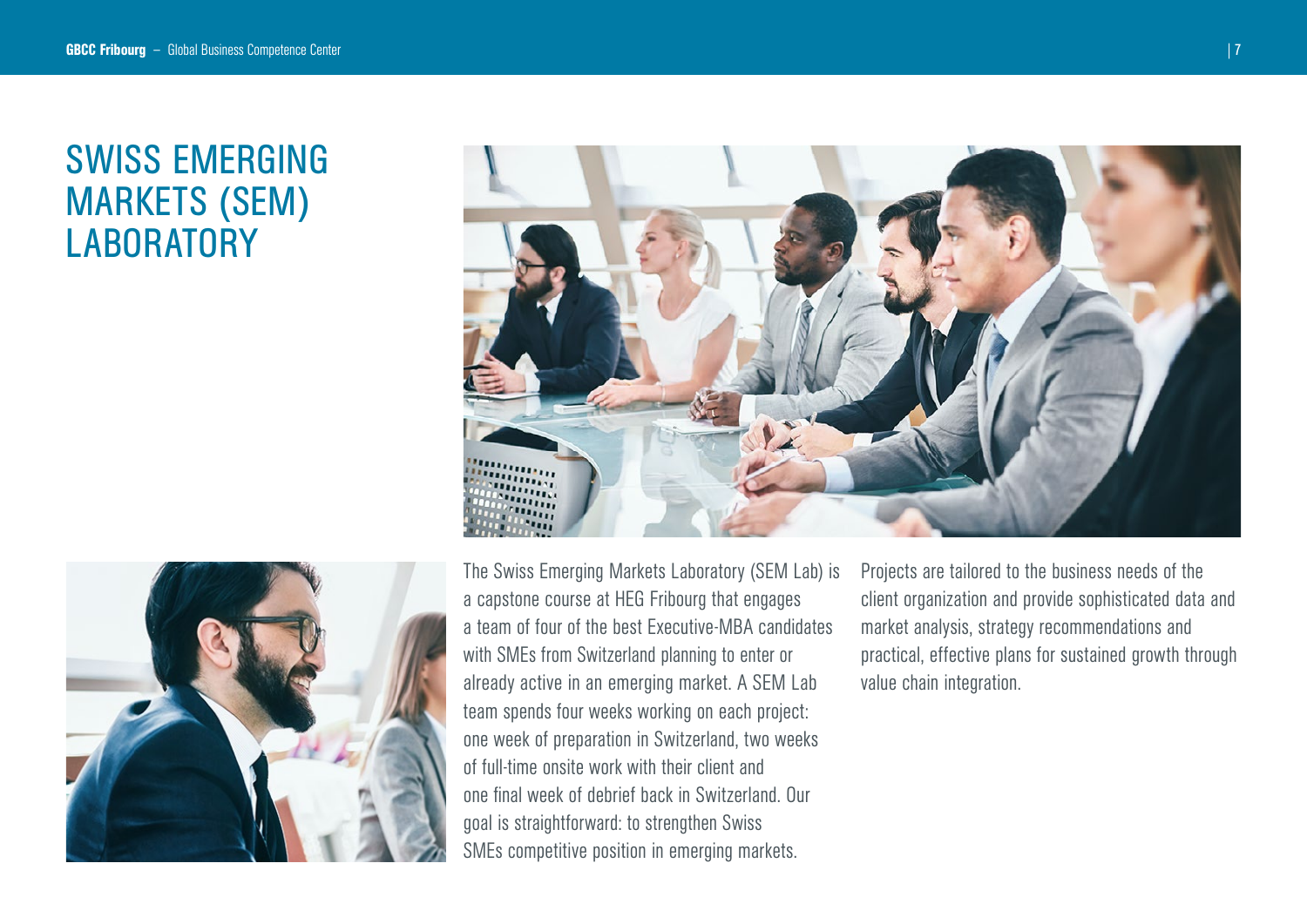## ENTERING HIGH GROWTH POTENTIAL EMERGING **MARKETS**



SEM Lab projects assists organizations aiming to expand to emerging markets with skilled and motivated human capital. SEM Labs are truly win-win propositions, creating value for companies and providing a unique, professional learning experience for our Executive-MBA candidates.

SEM Labs' teams are made of skilled and experienced Swiss Executives that create sustainable business solutions and transfer their knowledge and skills to their client organization. The strength of our approach lies in combining our Executive-MBA's professional experience and our academic expertise with Swiss SMEs' knowledge of their products and know-how. SEM consultants create a comprehensive work plan to address the needs defined by the client and bring fresh eyes to a business problem, along with a research-based approach to finding solutions and new ways to integrate global value chains.

Consulting teams have direct access to internationally recognized GBCC experts and scholars who have business intelligence, financial analysis, supply chain resources, marketing/brand management and organizational consulting expertise in Switzerland and abroad. Professor Rico Baldegger, SEM Lab Director, provides academic guidance and oversight to every team. Professor Carlos DaSilva, Business Development Lead, coaches the teams and provides logistical support. All teams are assigned a research assistant at HEG Fribourg to support them in their market research quest through our world-class business library, case-studies and resources globally.

**Our Goal:** Create a work plan to arrive at deliverables specified by Swiss SMEs. These deliverables depend entirely on the organization's needs when facing an emerging market entry or expansion. However, our focus is to find creative solutions for Swiss SMEs to expand their reach to booming emerging markets through supply chain integration.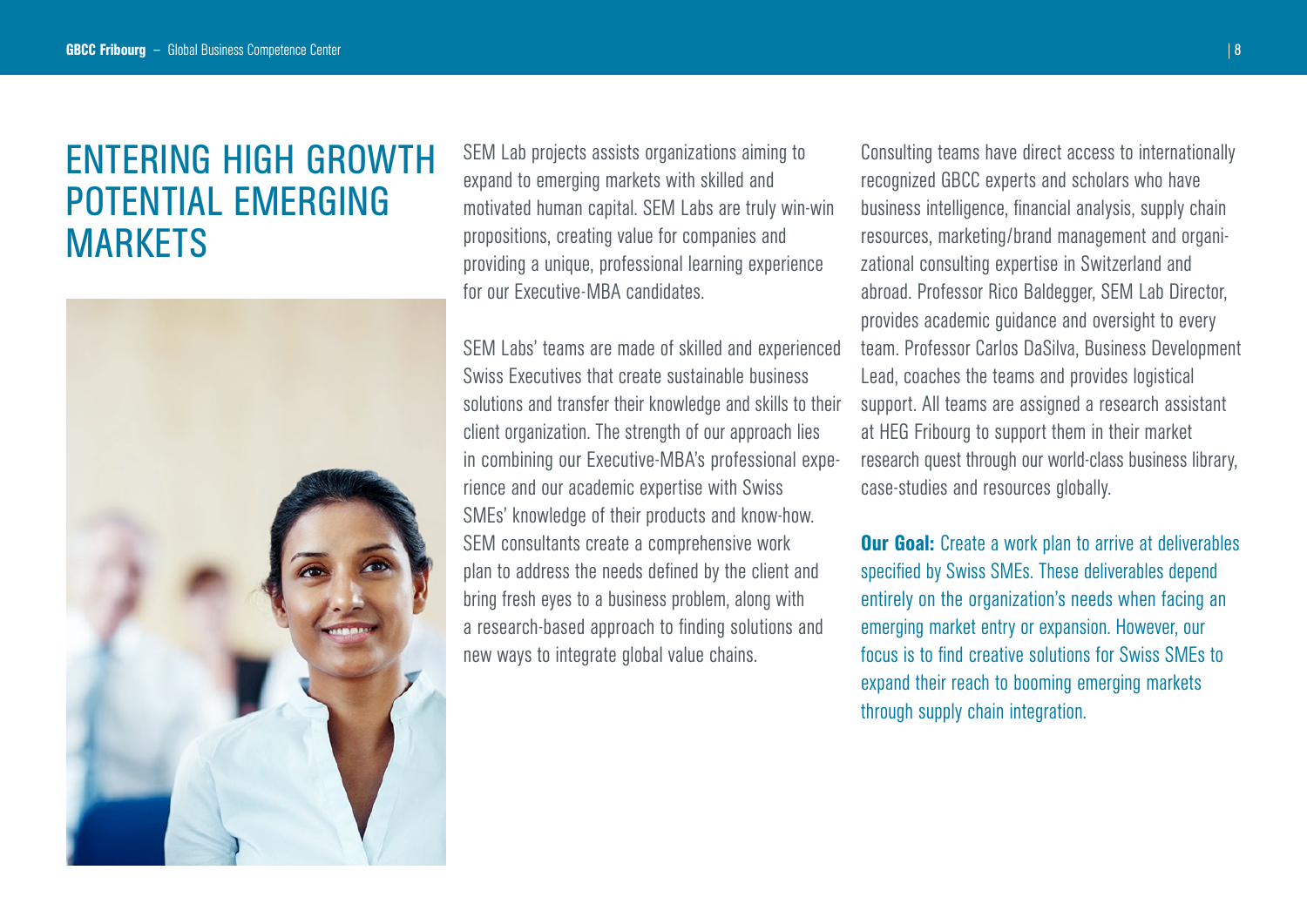## AN EXECUTIVE TEAM WORKING FOR YOU



The application process is competitive for Executive-MBA candidates wishing to enter the program. Projects are announced to the student body one to three months before the trimester begins. Once projects are announced students are encouraged to put their own teams together and apply for a specific project where their combined skill sets will be maximized.

This creates strong 'self-selection' – they know best who among their fellow classmates would be good group members. Team presentations and interviews are part of the application process. The program is open to our Executive-MBA partners in Mexico, Singapore and Shangai when we see fit for a specific project.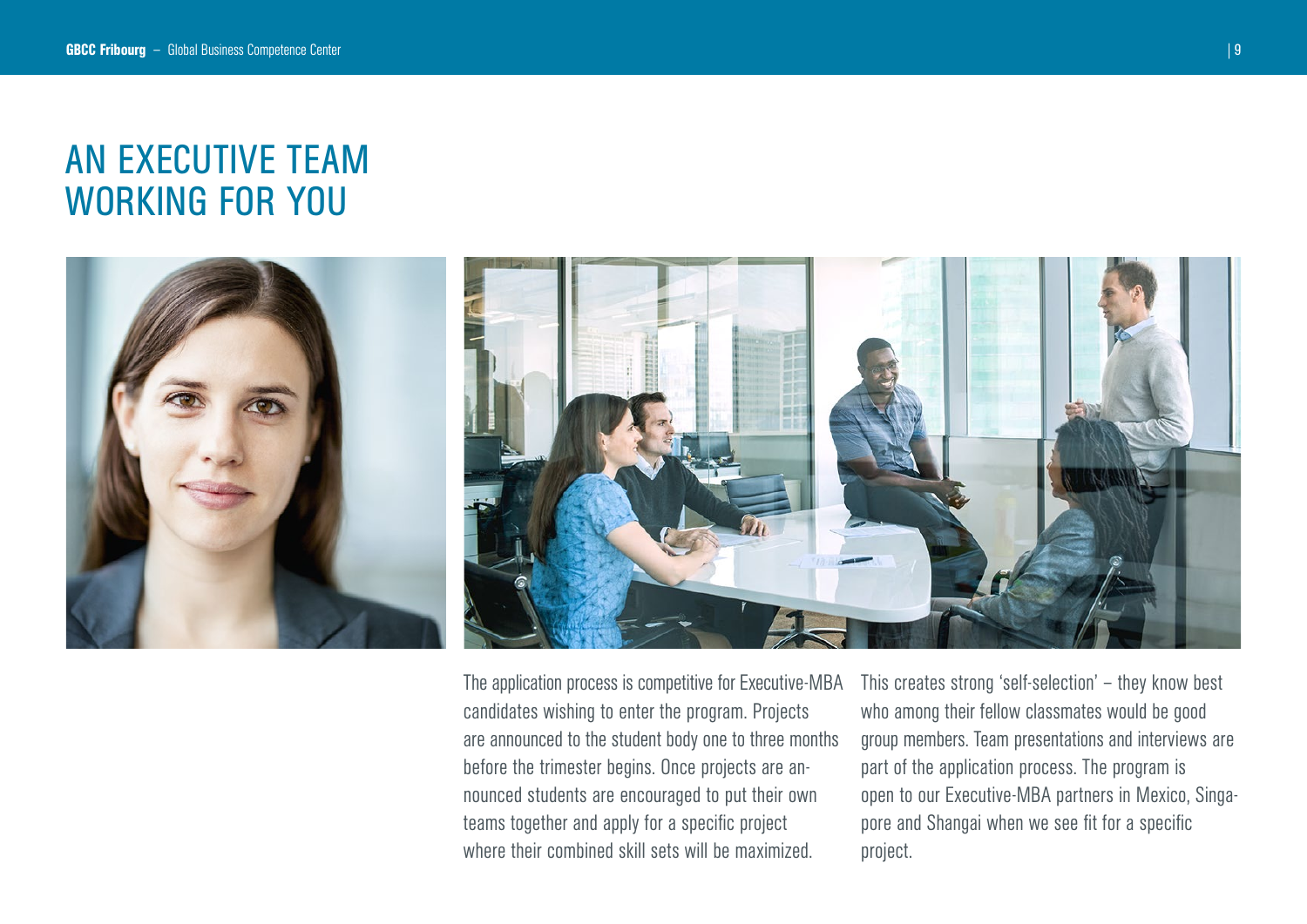#### HOW THE PROGRAM WORKS

Before the SEM Lab Team travels abroad, the SEM Lab Administrative Team works closely with Swiss SMEs to develop the project's scope, define deliverables and clarify logistical details. A SEM Lab Team project spans six weeks. The Team spends the first week at the GBCC preparing for the upcoming assignment and conducting related research. The Team then travels to the emerging economy and spends the next three weeks executing a well-defined work plan, culminating in a presentation of the measurable deliverables back in Switzerland. The SEM Lab Team is responsible for all phases of the consulting assignment: scope management, discovery, data analysis, reporting, and recommendations.

#### THE AIMS OF SEM LAB ARE TRIFOLD:

- · Create economic value for Swiss SMEs in Emerging Economies
- · Uncover new and replicable business models for entering emerging economies through value chain integration
- · Create a unique experience for our brightest minds to put their skills and experience to the test in a real-world, real-time, emerging market environment